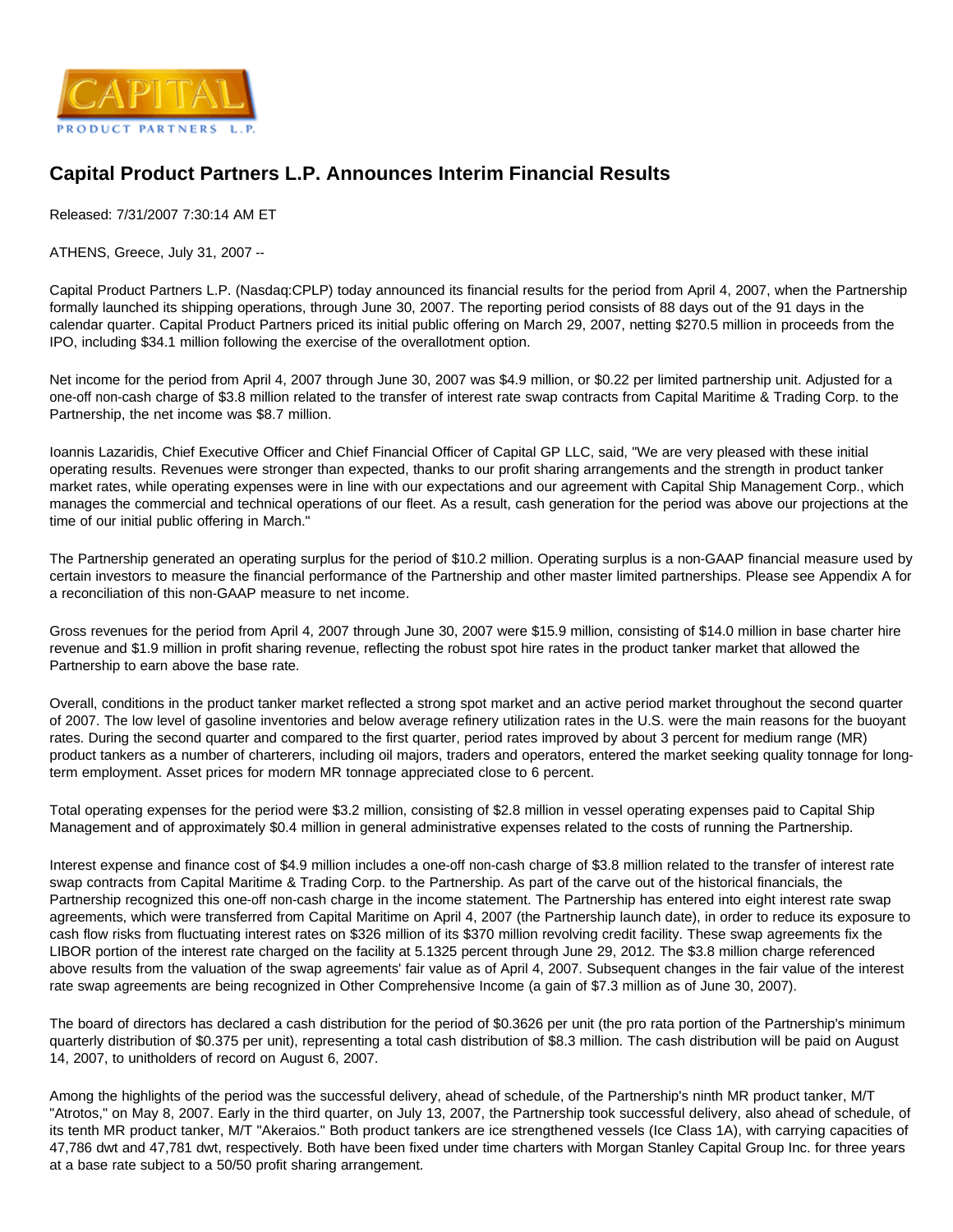Capital Product Partners L.P. has agreed to purchase five additional MR product tankers from Capital Maritime & Trading Corp., including two more Ice Class 1A sister vessels scheduled for delivery in October 2007 and three MR product tanker sister vessels scheduled for delivery in 2008. All five vessels will be under time or bareboat charters commencing at the time of delivery.

Capital Maritime & Trading Corp., the 100 percent owner of our General Partner, is the owner of 22 additional modern tanker vessels. The Partnership has the right of first refusal to acquire six of these product tankers from Capital Maritime if long-term charters are arranged for them.

The Partnership's balance sheet was strong as of June 30, 2007, with long-term debt of \$86.0 million, compared with stockholders' equity of \$242.3 million. Following the delivery of M/T Akeraios in July, the Partnership has utilized an additional \$56 million from its loan facility. The remaining capacity under the revolving credit facility (\$228 million) will be sufficient to fund the remaining two contracted acquisitions for 2007 and a substantial portion of the 2008 deliveries.

Mr. Lazaridis concluded, "Following the delivery of our remaining contracted vessels over the next 12 months, our fleet will consist of 15 state-of-the-art product tankers, including the largest and one of the most modern fleets of Ice Class 1A vessels in the world. With our defined strategy for pursuing additional accretive 'drop-down' acquisitions, Capital Product Partners is well positioned to capitalize on the product tanker industry's strong growth dynamics. Our long-term goal is to deliver sustainable growth in cash distributions to our unitholders."

Capital Product Partners will host a conference call to discuss its results today at 10:00 a.m. Eastern Time. The public is invited to listen to the conference call by dialing 1-888-935-4577 (U.S. and Canada), or +1 718-354-1388 (international), 10 minutes prior to the start of the call. No access code is required. An audio webcast of the conference call will run simultaneously on the company's website at [www.capitalpplp.com.](http://www.capitalpplp.com/) The relevant link will be found in the Investor Relations section of the website.

## About Capital Product Partners L.P.

Capital Product Partners L.P. (Nasdaq:CPLP), a Marshall Islands master limited partnership, is an international owner of medium-range product tankers. Following the delivery of the M/T Akeraios on July 13, 2007, Capital Product Partners L.P. now owns 10 MR Ice Class 1A product tankers and has an agreement to purchase five additional product tankers from Capital Maritime & Trading Corp. All 15 vessels are under medium- to long-term charters to BP Shipping Limited, Morgan Stanley, and Overseas Shipholding Group Inc.

## Forward-Looking Statements

The statements in this press release that are not historical facts may be forward-looking statements (as such term is defined in Section 21E of the Securities Exchange Act of 1934, as amended). These forward-looking statements involve risks and uncertainties that could cause the outcome to be materially different. Capital Product Partners L.P. expressly disclaims any obligation to update or revise any of these forward-looking statements, whether because of future events, new information, a change in our views or expectations, or otherwise. We make no prediction or statement about the performance of our common units.

 Capital Product Partners L.P. Statement of Operations (In thousands of U.S. dollars, except number of units and earnings per unit) (Unaudited)

| 2007                                                           | For the period For the<br>April 4, to three month<br>June 30, period ended<br>Predecessor | June 30, 2006 | For the six month<br>period ended<br>June 30.<br>2007 | 2006<br>Predecessor |
|----------------------------------------------------------------|-------------------------------------------------------------------------------------------|---------------|-------------------------------------------------------|---------------------|
| Revenues<br>Time and bareboat<br>charter<br>revenues(a)        |                                                                                           |               | \$ 15,943 \$ 1,973 \$ 28,974                          | \$<br>1,973         |
| Total revenues                                                 | 15.943                                                                                    | 1,973         | 28.974                                                | 1,973               |
| Expenses:<br>Voyage expenses<br>Vessel operating<br>expenses - | 145                                                                                       | 40            | 322                                                   | 40                  |
| related party                                                  | 2,783                                                                                     | 119           | 3,296                                                 | 119                 |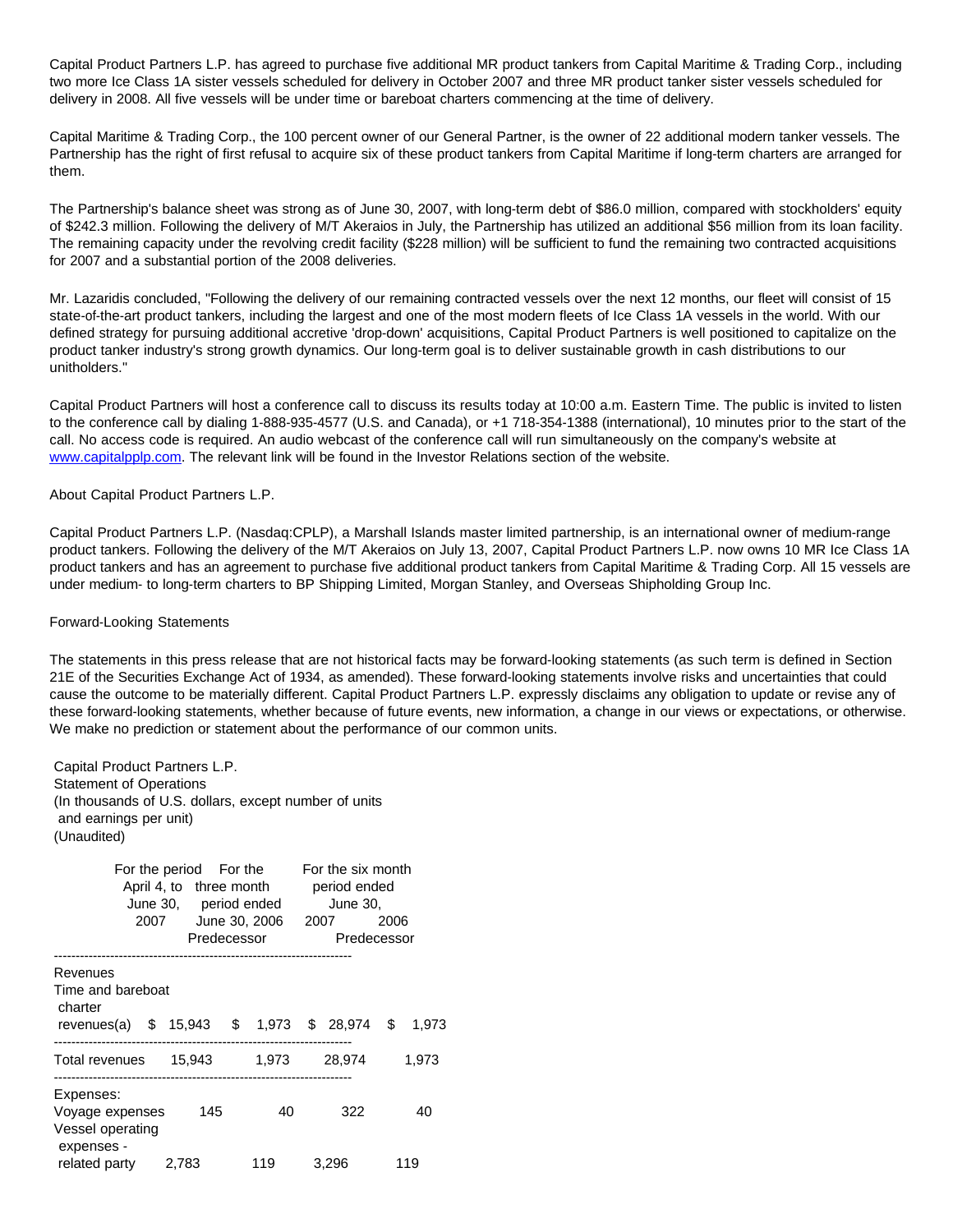| Vessel operating<br>expenses<br>General and            |                     | 363            | 1,958       |      | 506 |       |
|--------------------------------------------------------|---------------------|----------------|-------------|------|-----|-------|
| Administrative<br>expenses<br>Depreciation of          | 428                 |                | 428         |      |     |       |
| fixed assets 2,894<br>---------------------------      |                     |                | 334 5,106   |      | 334 |       |
| Operating income 9,693 1,117 17,864                    |                     |                |             |      |     | 974   |
| Other income<br>(expense), net:                        |                     |                |             |      |     |       |
| Interest expense                                       |                     |                |             |      |     |       |
| and finance cost (1,133) (546) (3,988)<br>Loss on swap |                     |                |             |      |     | (546) |
| acquired from<br>CMTC as of                            |                     |                |             |      |     |       |
| April 4, 2007 (3,763)                                  |                     |                | (3,763)     |      |     |       |
| Interest income                                        | 141                 | $\overline{1}$ | 162         |      | 5   |       |
| Foreign currency<br>gain/(loss),                       |                     |                |             |      |     |       |
| net                                                    | $(1)$ $(23)$ $(10)$ |                |             | (24) |     |       |
| Total other                                            |                     |                |             |      |     |       |
| expense, net (4,756) (568) (7,599)                     |                     |                |             |      |     | (565) |
| Net income \$4,937 \$549 \$10,265 \$                   |                     |                |             |      |     | 409   |
| Supplemental                                           |                     |                |             |      |     |       |
| information                                            |                     |                |             |      |     |       |
| <b>General Partner's</b><br>interest in net            |                     |                |             |      |     |       |
| income for the                                         |                     |                |             |      |     |       |
| period from                                            |                     |                |             |      |     |       |
| April 4, through                                       |                     |                |             |      |     |       |
| June 30, 2007 \$                                       | 99                  | \$             | 99          |      |     |       |
| Limited Partner's                                      |                     |                |             |      |     |       |
| interest in net                                        |                     |                |             |      |     |       |
| income for the                                         |                     |                |             |      |     |       |
| period from<br>April 4, through                        |                     |                |             |      |     |       |
| June 30, 2007                                          |                     |                |             |      |     |       |
| Common<br>\$                                           | 2,928               |                | 2,928<br>\$ |      |     |       |
| Subordinated<br>\$                                     | 1,910               |                | \$<br>1,910 |      |     |       |
| Net income per                                         |                     |                |             |      |     |       |
| limited partner                                        |                     |                |             |      |     |       |
| unit, (basic                                           |                     |                |             |      |     |       |
| and diluted)<br>\$                                     | 0.22                | \$             | 0.22        |      |     |       |
| Number of limited                                      |                     |                |             |      |     |       |
| partners' units<br>outstanding,                        |                     |                |             |      |     |       |
| (basic and                                             |                     |                |             |      |     |       |
| diluted) as                                            |                     |                |             |      |     |       |
| of June 30,                                            |                     |                |             |      |     |       |
| 2007                                                   | 22,318,022          |                | 22,318,022  |      |     |       |

 (a) Revenues include \$480 of income from our profit sharing arrangement with BP, which are earned but not yet received.

 Capital Product Partners L.P. Balance Sheet (In thousands of U.S. dollars, except number of shares) (Unaudited)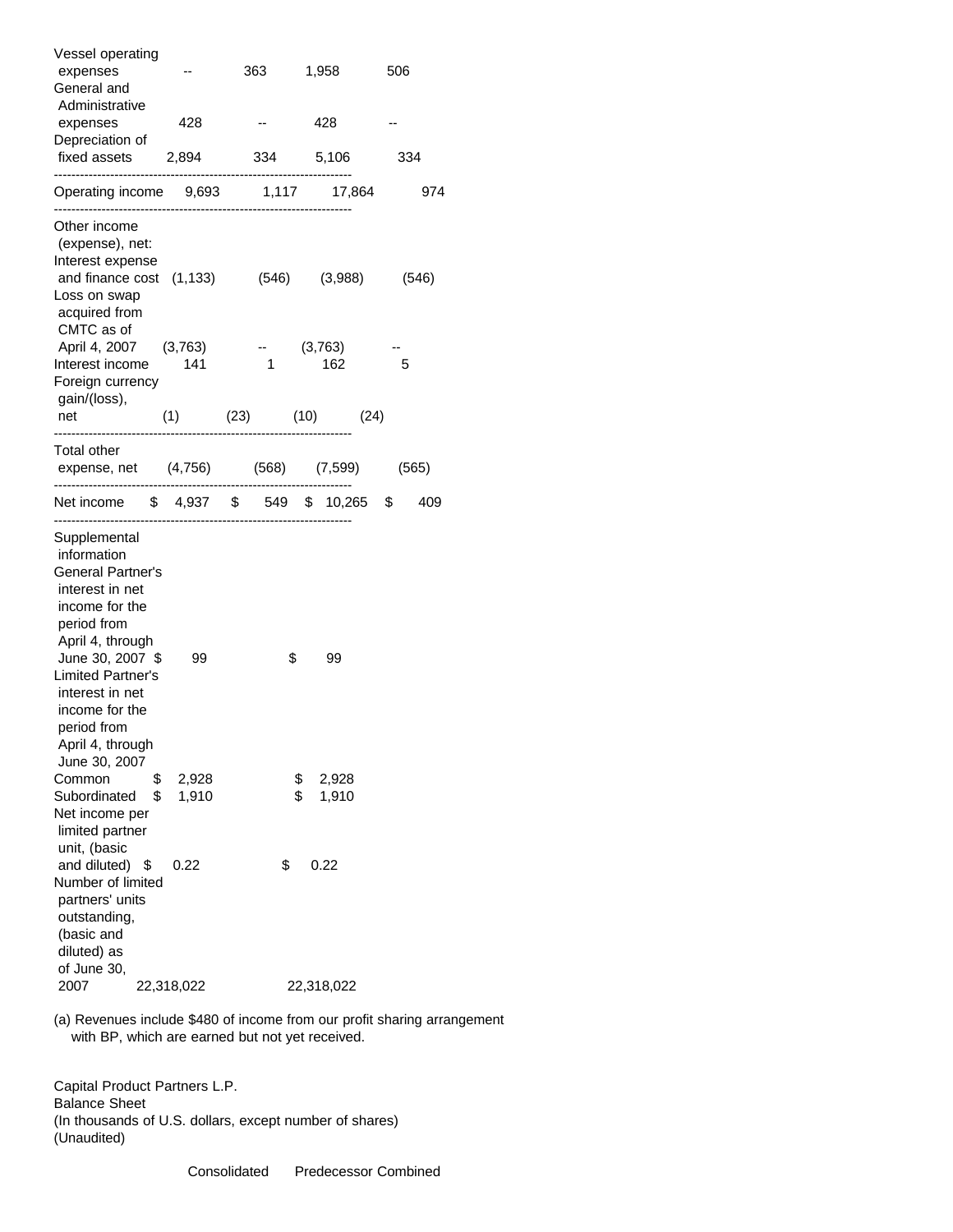|                                                                                                                                                         | <b>Balance Sheet</b><br>as of | <b>Balance Sheet</b><br>as of    |  |
|---------------------------------------------------------------------------------------------------------------------------------------------------------|-------------------------------|----------------------------------|--|
|                                                                                                                                                         |                               | June 30, 2007  December 31, 2006 |  |
| Assets<br><b>Current assets</b><br>Cash and cash equivalents(b) $$14,523$                                                                               |                               |                                  |  |
| Trade accounts receivable<br>Insurance claims                                                                                                           | 1,740                         | \$1,239<br>534<br>68             |  |
| Due from related parties<br>Prepayments and other                                                                                                       | 108                           | 3,255<br>130                     |  |
| Inventories                                                                                                                                             |                               | 192                              |  |
| Financial instruments -<br>fair value<br>                                                                                                               | 3,540                         |                                  |  |
| Total current assets                                                                                                                                    | 19,911                        | 5,418                            |  |
| Fixed assets<br>Vessels under construction<br>Vessels, net                                                                                              | 308,165                       | 29,225<br>168,981                |  |
| Total fixed assets                                                                                                                                      | 308,165 198,206               |                                  |  |
| Other non current assets<br>Deferred finance charges, net 1,010                                                                                         |                               | 614                              |  |
| Total non current assets 309,175                                                                                                                        |                               | 198,820                          |  |
| Total assets                                                                                                                                            |                               | \$329,086 \$204,238              |  |
| Liabilities and Stockholders' /<br>Partners' Equity<br><b>Current liabilities</b><br>Current portion of long-term<br>debt<br>Current portion of related | S                             | \$4,979                          |  |
| party debt                                                                                                                                              |                               | 8,042                            |  |
| Trade accounts payable<br>Due to related parties                                                                                                        | 128<br>117                    | 1,282<br>1,880                   |  |
| <b>Accrued loan interest</b>                                                                                                                            | 200                           | 1,369                            |  |
| Accrued other liabilities<br>Deferred revenue                                                                                                           | 119<br>223                    | 371<br>278                       |  |
| <b>Total current liabilities</b><br>------------------------                                                                                            | 787                           | 18,201                           |  |
| Long-term liabilities<br>Long-term debt                                                                                                                 | 86,000                        | 52,554                           |  |
| Long-term related party debt -                                                                                                                          |                               | 87,498                           |  |
| Total long-term liabilities 86,000 140,052                                                                                                              | ----------------------------  |                                  |  |
| Total liabilities 86,787 158,253                                                                                                                        |                               |                                  |  |
| Commitments and contingencies<br>Stockholders / Partners'<br>Equity                                                                                     |                               |                                  |  |
| Common stock (par value \$0;<br>3,200 shares issued and                                                                                                 |                               |                                  |  |
| outstanding<br>Additional paid in capital                                                                                                               |                               | 41,394                           |  |
| Other Comprehensive Income<br>(Accumulated deficit)/                                                                                                    |                               | 7,303                            |  |
| retained earnings<br><b>General Partner</b>                                                                                                             | 4,700                         | 4,591                            |  |
| <b>Limited Partners</b><br>Common                                                                                                                       | 139,353                       |                                  |  |
|                                                                                                                                                         |                               |                                  |  |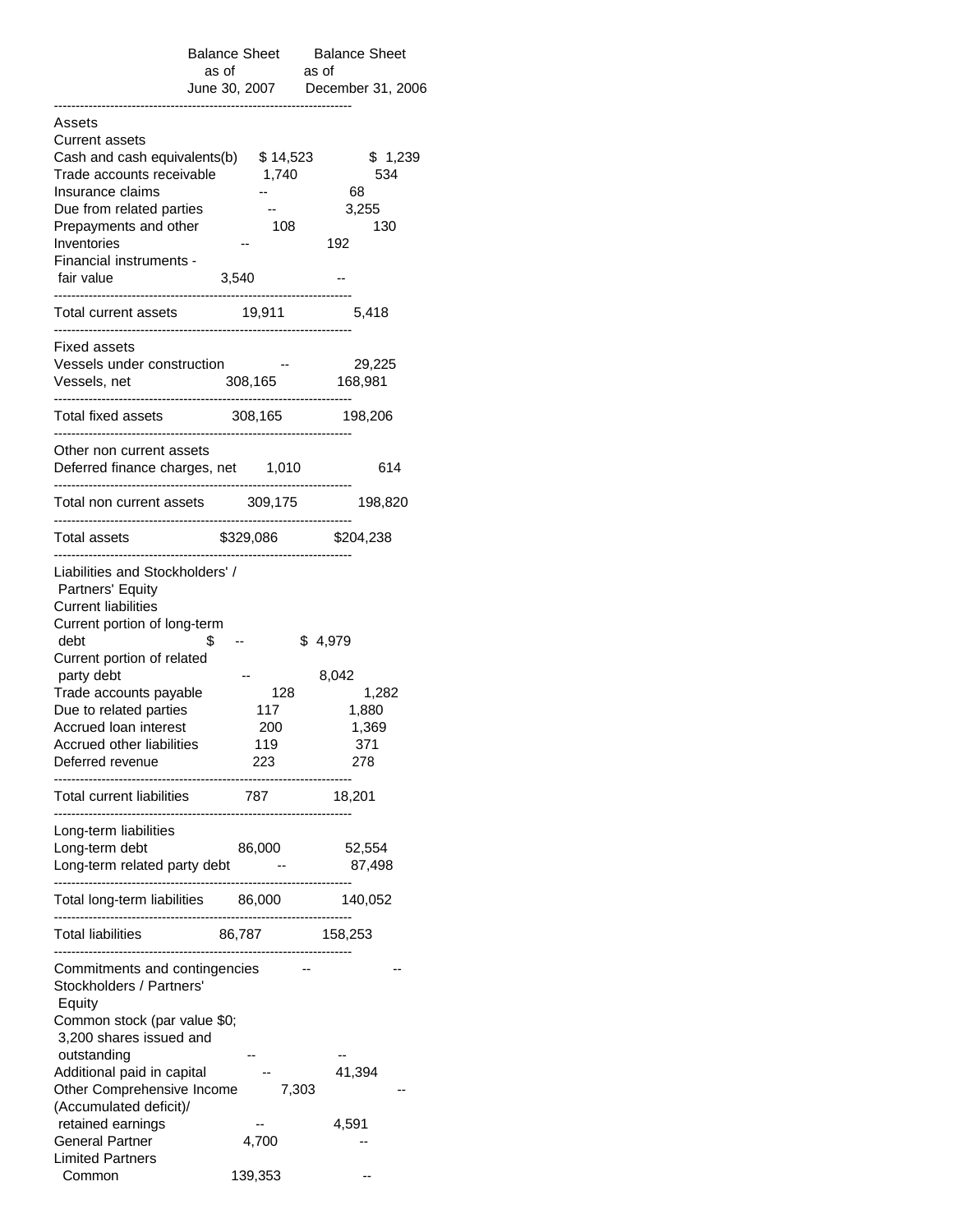| Subordinated                                                                                                                                                                                                                                                | 90,943                                                                                                                                                   |                                                                                                                                                        |                                        |
|-------------------------------------------------------------------------------------------------------------------------------------------------------------------------------------------------------------------------------------------------------------|----------------------------------------------------------------------------------------------------------------------------------------------------------|--------------------------------------------------------------------------------------------------------------------------------------------------------|----------------------------------------|
| Total stockholders' /<br>Partners' equity 242,299 45,985                                                                                                                                                                                                    |                                                                                                                                                          |                                                                                                                                                        |                                        |
| Total liabilities and<br>stockholders' / Partners'                                                                                                                                                                                                          |                                                                                                                                                          |                                                                                                                                                        |                                        |
| equity                                                                                                                                                                                                                                                      | \$329,086 \$204,238                                                                                                                                      |                                                                                                                                                        |                                        |
| (b) The loan agreement contains customary ship finance covenants,<br>including minimum cash requirement of \$500 per vessel of which<br>50% may be constituted by undrawn commitments under the revolving<br>facility.                                      |                                                                                                                                                          |                                                                                                                                                        |                                        |
| Capital Product Partners L.P.<br><b>Statement of Cash Flows</b><br>(In thousands of U.S. dollars)<br>(Unaudited)                                                                                                                                            |                                                                                                                                                          |                                                                                                                                                        |                                        |
|                                                                                                                                                                                                                                                             | For the period<br>from April For the six For the six<br>4, 2007 to month period month period<br>June 30, ended June ended June<br>2007 30, 2007 30, 2006 | Predecessor                                                                                                                                            |                                        |
| Cash flows from operating                                                                                                                                                                                                                                   |                                                                                                                                                          |                                                                                                                                                        |                                        |
| activities:<br>Net income<br>Adjustments to reconcile net<br>income/(loss) to net cash<br>provided by operating activities:<br>Depreciation of fixed assets<br>Amortization of deferred finance<br>charges<br>Loss on swap acquired from CMTC               | S<br>2,894<br>10                                                                                                                                         | 4,937 \$ 10,265 \$<br>5,106<br>30                                                                                                                      | 409<br>334<br>9                        |
| as of April 4, 2007<br>Changes in operating assets and<br>liabilities:                                                                                                                                                                                      | 3,763                                                                                                                                                    | 3,763                                                                                                                                                  |                                        |
| Trade accounts receivables (1,740) (3,128)<br>Insurance claims<br>Due from related parties<br>Prepayments and other<br>Inventories<br>Trade accounts payable<br>Due to related parties<br>Accrued interest<br>Accrued other liabilities<br>Deferred revenue | 119                                                                                                                                                      | (1)<br>$-$ (4,343) (1,903)<br>$(108)$ $(220)$<br>$(82)$ $(40)$<br>128<br>117 $(1,399)$ 475<br>200          (1,169)<br>119             318<br>223 4,930 | (70)<br>590 850<br>342<br>$177$<br>375 |
| Net cash provided by operating<br>activities                                                                                                                                                                                                                | 10,543  14,660                                                                                                                                           |                                                                                                                                                        | 958                                    |
| Cash flows from investing<br>activities:<br>Vessel acquisitions (56,000) (133,554) (55,899)<br>Vessel advances - new buildings -                                                                                                                            |                                                                                                                                                          | $-$ (23,822)                                                                                                                                           |                                        |
| Net cash used in investing<br>activities                                                                                                                                                                                                                    | $(56,000)$ $(133,554)$ $(79,721)$                                                                                                                        |                                                                                                                                                        |                                        |
| Cash flows from financing<br>activities:                                                                                                                                                                                                                    |                                                                                                                                                          |                                                                                                                                                        |                                        |
| Proceeds from issuance of<br>long-term debt                                                                                                                                                                                                                 |                                                                                                                                                          | 86,000  155,861  16,377                                                                                                                                |                                        |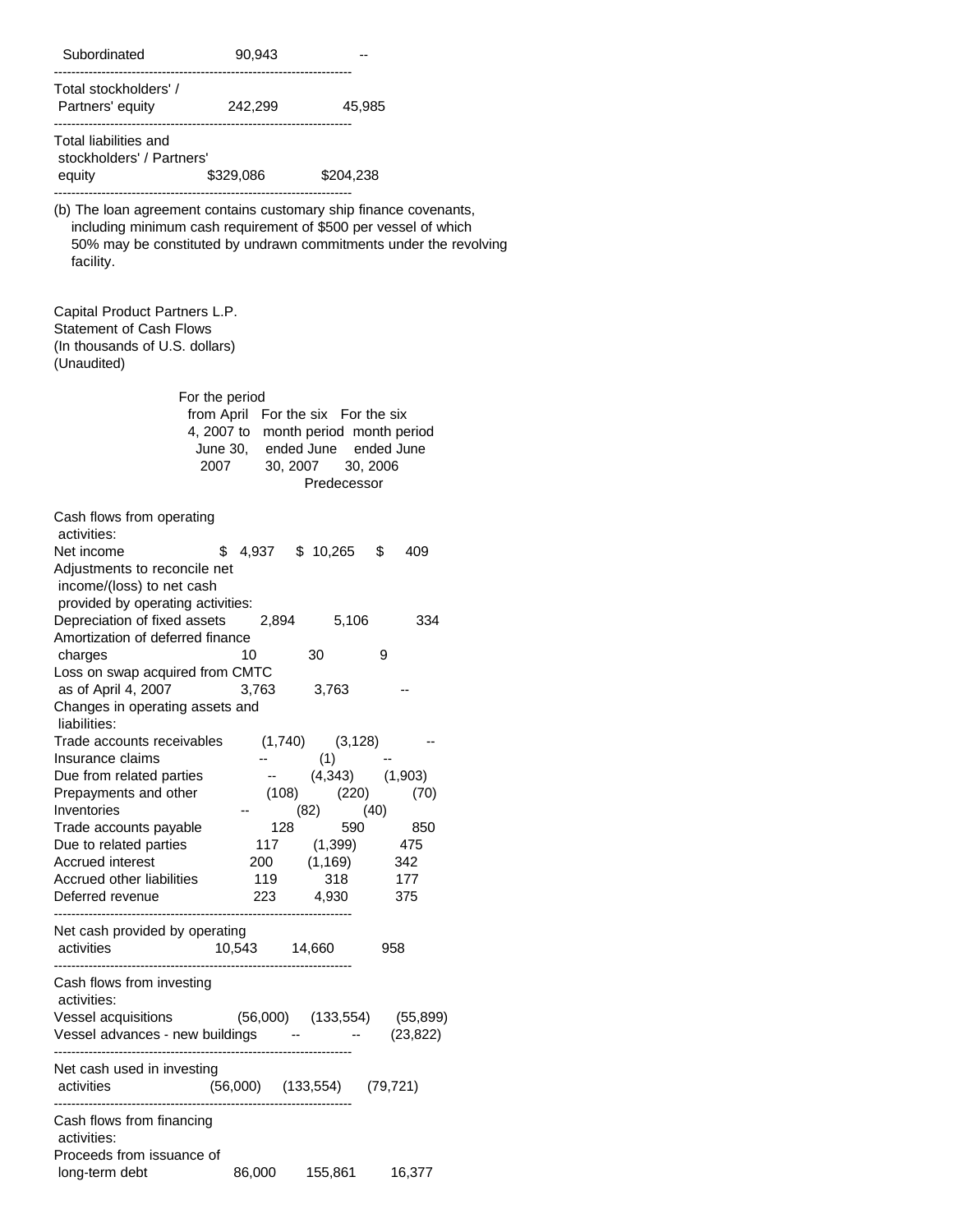| Payment of long term debt         |                       | (9,091)     |             |      |
|-----------------------------------|-----------------------|-------------|-------------|------|
| Loan issuance costs               | (1,020)               | (1,020)     |             | (38) |
| Proceeds from related party debt/ |                       |             |             |      |
| funding                           |                       |             | 56,368      |      |
| <b>Dividend</b>                   | (25,000)              | (25,000)    |             |      |
| Cash balance as of April 3, 2007  |                       |             |             |      |
| that was distributed to the       |                       |             |             |      |
| previous owner                    |                       | (2,251)     |             |      |
| Capital contributions             |                       | 13,679      | 6,062       |      |
|                                   |                       |             |             |      |
| Net cash provided by financing    |                       |             |             |      |
| activities                        | 59,980 132,178 78,769 |             |             |      |
|                                   |                       |             |             |      |
| Net increase in cash and cash     |                       |             |             |      |
| equivalents                       | 14,523                | 13,284      | 6           |      |
| Cash and cash equivalents at      |                       |             |             |      |
| beginning of period               |                       | 1,239       | 7           |      |
|                                   |                       |             |             |      |
| Cash and cash equivalents at end  |                       |             |             |      |
| of period                         | \$14,523              | \$14,523    | \$<br>13    |      |
| Supplemental Cash Flow            |                       |             |             |      |
| information                       |                       |             |             |      |
| Cash paid for interest expense \$ |                       | \$<br>929   | \$<br>3,944 | 194  |
|                                   |                       |             |             |      |
| Deemed dividend(c)                | \$<br>18,489          | S<br>18,489 |             |      |
|                                   |                       |             |             |      |

 (c) On May, 8 2007 the Partnership acquired from CMTC M/T Atrotos (the first out of seven Committed vessels) for a total price of \$56,000. The vessel has been recorded in the Partnership's financial statements at the amount reflected in CMTC's consolidated financial statements, which differ from the acquisition price by \$18,489. The difference between the purchase price and the amounts reflected in CMTC's consolidated financial statements is included in the Stockholders' / Partners' Equity.

Capital Product Partners

 Appendix A - Reconciliation of Non-GAAP Financial Measure (In thousands of U.S. dollars)

Description of Non-GAAP Financial Measure - Operating Surplus

 The Operating Surplus represents net income adjusted for non cash items as depreciation and amortization expense, unearned revenue and unrealized gain and losses. Replacement capital expenditures represent those capital expenditures required to maintain over the long term the operating capacity of, or the revenue generated by the Partnership's, capital assets. Operating Surplus is a quantitative standard used in the publicly-traded partnership investment community to assist in evaluating a partnership's ability to make quarterly cash distributions. Operating Surplus is not required by accounting principles generally accepted in the United States and should not be considered as an alternative to net income or any other indicator of the Partnership's performance required by accounting principles generally accepted in the United States. The table below reconciles Operating Surplus to net income.

| Reconciliation of Non-GAAP |                     |
|----------------------------|---------------------|
| Financial Measure -        | For the period from |
| <b>Operating Surplus</b>   | April 4, to         |
|                            | June 30, 2007       |

Net income \$ 4,937